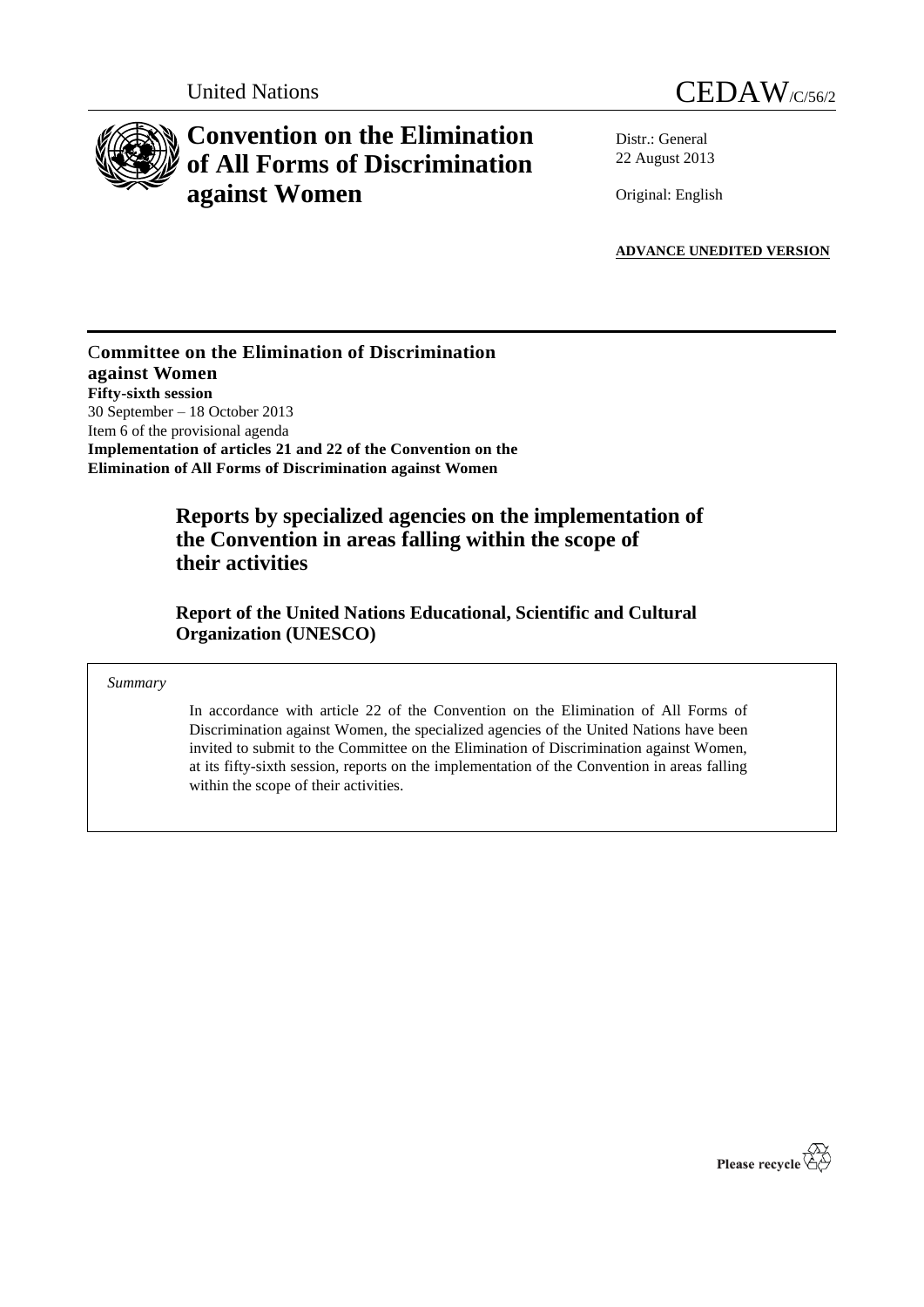### **I. Introduction**

1. The Committee on the Elimination of Discrimination against Women (CEDAW) will, at its fifty-fifth session, examine the national reports of the following countries: Andorra, Benin, Cambodia, Colombia, Republic of Moldova, Seychelles, Saint Vincent and the Grenadines and Tajikistan.

2. As a specialized agency of the United Nations, UNESCO contributes to the building of peace, the alleviation of poverty, sustainable development and intercultural dialogue through education, the sciences, culture, and communication and information. In accordance with UNESCO's Medium-Term Strategy for 2008-2013, gender equality has been designated as one of the two global priorities of the Organization. The Priority Gender Equality is pursued through a two pronged approach, (i) gender specific programming and (ii) mainstreaming of gender equality perspectives in all of UNESCO's fields of competence.

3. UNESCO has a major role and responsibility within the United Nations system for the implementation of the Convention on the Elimination of All Forms of Discrimination against Women (CEDAW). Article 10 of the Convention provides that "the States Parties shall take all appropriate measures to eliminate discrimination against women in order to ensure to them equal rights with men in the field of education…". The right to education is at the very heart of UNESCO's mission and represents an integral part of its constitutional mandate.

4. UNESCO's efforts to promote women's empowerment, women's rights and gender equality are guided by UNESCO's Medium-Term Strategy for 2008-2013, UNESCO's biannual Programme and Budget document, UNESCO's organization-wide Priority Gender Equality Action Plan for 2008-2013 which supports and guides the implementation of its global "Priority Gender Equality", the Convention on the Elimination of All Forms of Discrimination against Women (CEDAW), the Beijing Platform for Action as well as resolutions and international and regional instruments relevant to UNESCO's areas of action.

5. UNESCO's commitment to pursue the priority Gender Equality is facilitated by the Division for Gender Equality in the Office of the Director-General. As the UNESCO focal point for gender equality, the Division provides policy guidance and recommendations to the senior management and the Programme Sectors for mainstreaming gender equality considerations in UNESCO policies, strategies and programmes; carries out capacitybuilding; monitors gender parity and work-life balance within the Secretariat and develops and establishes partnerships with other UN bodies, regional bodies, IGOs, NGOs, private foundations and private sector partners that support women's empowerment and gender equality initiatives.

### **II. Measures taken by UNESCO to implement the provisions of CEDAW in the countries to be considered at the 55th session**

#### **Andorra**

6. Andorra is not a party to the UNESCO Convention against discrimination in Education of 1960 and did not report to the Seventh Consultation of Member States on the Implementation of the Convention and the Recommendation against discrimination in education.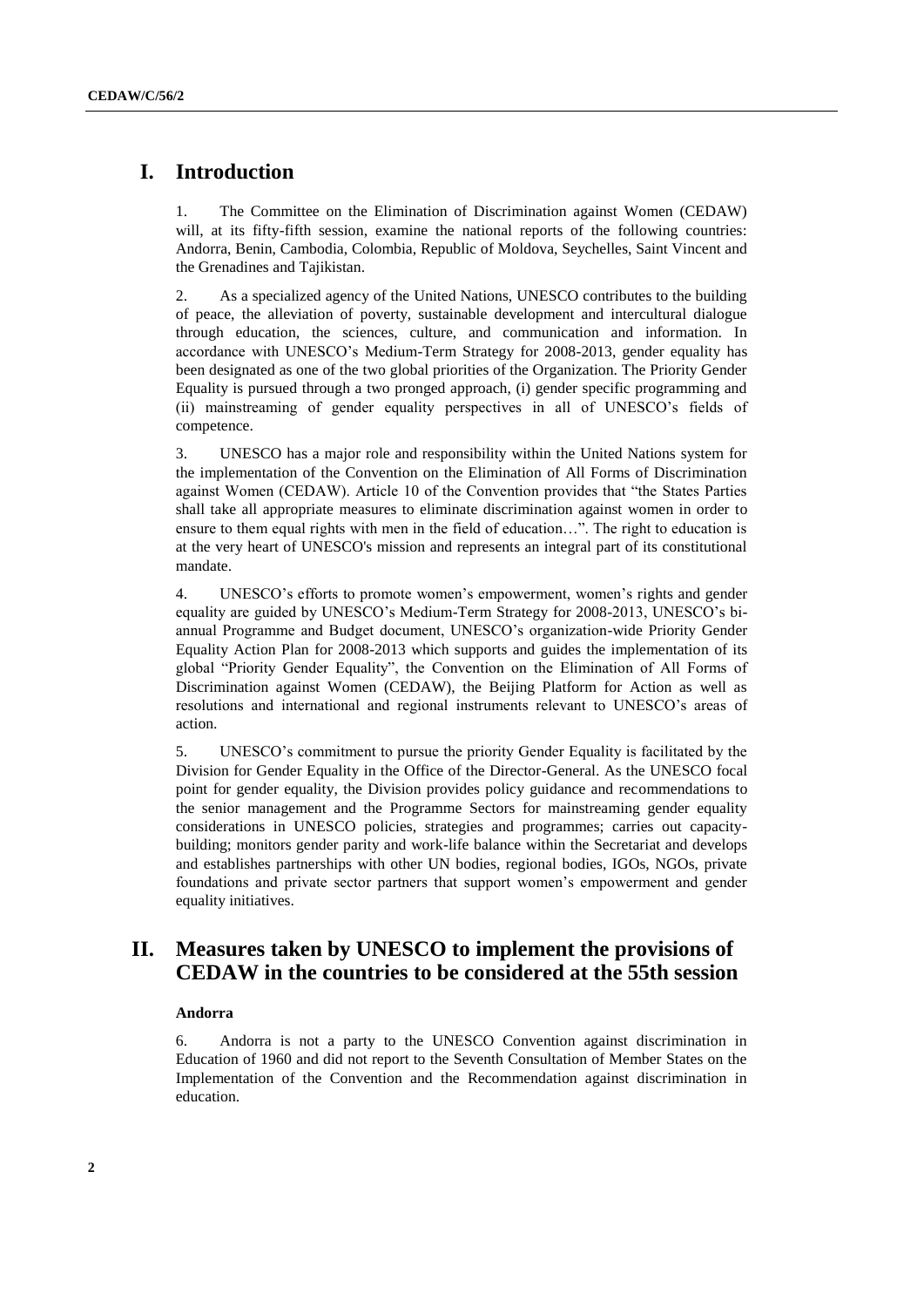7. Article 6 of the Constitution of the Principality of Andorra of 1993 guarantees the equality of all persons before the law and no one may be discriminated against on grounds of birth, race, sex, origin, religion, opinions or any other personal or social condition. Public authorities shall create the conditions such that the equality and the liberty of the individuals may be real and effective.

8. According to Article 20 of the Constitution, all persons have the right to education, which shall be oriented towards the dignity and full development of the human personality, thus strengthening the respect for freedom and the fundamental rights. The Constitution further recognizes the freedom of teaching and of establishing teaching centres. Parents have the right to decide the type of education for their children. They also have the right to moral or religious instruction for their children in accordance with their own convictions.

9. Under the Law on Education of 1993, education in Andorra is considered as a priority and as a tool for social and civic cohesion. The objective of education is inter alia, to promote and encourage the development of the pupils' personality, to transmit the scientific, technical, humanistic, artistic and ethical knowledge, encourage the social and civic integration and participation, educate children and youth in the spirit of diversity, in the exercise of tolerance and liberty, the democratic principles and pluralism. The law confirms the principle that everyone has the right to basic education and the right to access to superior levels of instruction. The basic education is free and compulsory for children between 6 and 16 years. Non-obligatory forms of education are also free of charge in public educational institutions. The law recognizes the coexistence of different educational systems, both public and private, in the structure of the educational system in Andorra. The Law also recognized the principle of integration of and special attention to pupils with special educational needs. After compulsory education, students can choose General studies in a High School or professional/vocation studies. Andorran system is a multilingual system where Catalan, French and Spanish are languages used as teaching languages. English is also taught as a foreign language. Public University of Andorra is offering 4 present Bachelor degrees and a wide range of long-distance studies through the Spanish UOC University.

10. Within the Participation Programme, UNESCO supported the project submitted by the Andorra National Commission for UNESCO titled "Creation of a site for training of women in information and communication technologies in the Socio-communal center in Gouveia, Cape Verde". The project aims at establishing a computer lab in the community center for technical and vocational training for women living in rural communities. The computer lab is expected to train some 60 women in producing crafts, and to provide some other 20 young women with self-enterprising skills. The project was approved as highly relevant to UNESCO's Priority Gender Equality in its components of empowering women through ICT competencies and media and information literacy for women and girls, as well as through gaining skills for self-sustainable livelihood through technical and vocational education and training.

11. It is worth noting that the Ambassador of the Principality of Andorra to UNESCO is a woman (Ms. Maria Ubach Font).

#### **Benin**

12. Benin is State Party to the 1960 UNESCO Convention against discrimination in Education since 1963. Benin also responded to the Seventh Consultation of Member States on the Implementation of the Convention and the Recommendation against discrimination in education. In the summary report on the results of the consultations submitted to the Executive Board it was acknowledged that Benin had achieved significant accomplishments with respect to ensuring universal access to education. There are important measures and actions implemented and/or planned to ensure equitable access to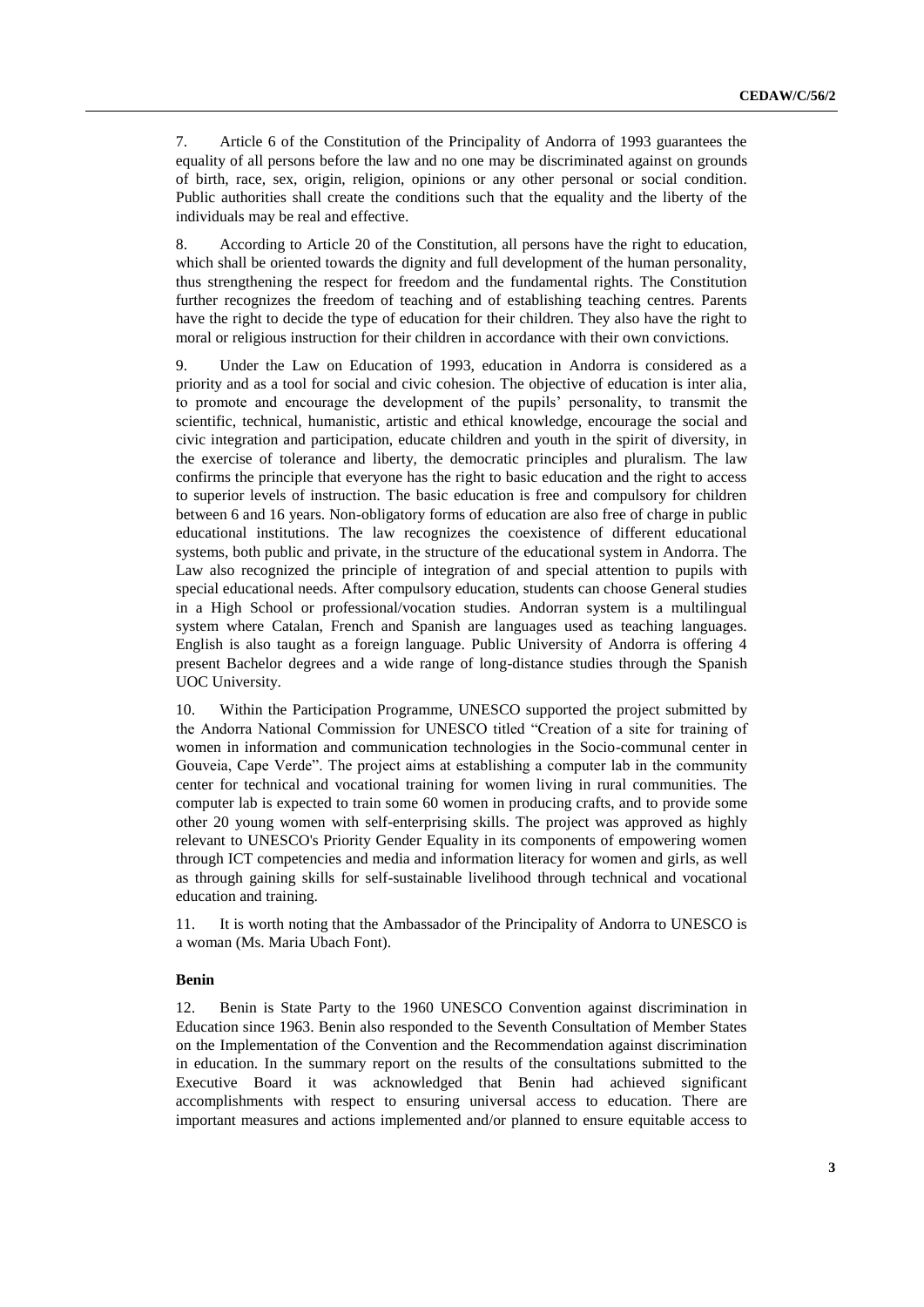basic and continuing education do that the basic learning needs of all young people and adults are met through elimination of illiteracy and equitable access to appropriate learning and life skills programmes in Benin. Benin has also been saluted for placing special emphasis on gender equality and equity in education. Also the report noted that Benin had introduced special measures with regard to the provisions of Article 2 of the Convention, for ensuring gender parity and gender equality in education. As regards the application of the Convention and Recommendation with a focus on EFA as UNESCO's priority, Benin had clearly indicated concrete measures taken in the country to that end.

13. Article 26 of the Constitution of Benin provides for everyone equality before the law without any distinction on the basis of origin, race, sex, religion, political opinion or social status. Men and women are equal in their rights. The state protects the family and particularly mothers and children, persons with disabilities and elder persons.

14. Article 13 of the Constitution of Benin of 1990 stipulates that the state provides education for the youth through public schools. Primary education is compulsory and the state ensures gradually education free of charge in public educational institutions. The religious communities and institutions can also provide education. Private schools, be they confessional or secular, can be open with the authorization and under the control of the state and can benefit from subventions from the state under the conditions as required by law.

15. The Law on education of 2003 specifies that the education ensure to everyone the possibility to learn and understand the modern world and its scientific, cultural and national values; that the education is open to all positive and useful innovations and takes into account the civic instruction, ethics, education for peace and for human rights, environment. The law particularly underlines the importance of the education of girls and of individuals and children with difficulties. The state ensures progressively education free of charge in public educational institutions and guarantees equality of chances, gender equality and interregional balance in education. The government particularly encourages the enrolment of girls in schools. In 2006 the government declared that pre-school and primary education are free of charge and that all public school receive subventions for their functioning.

16. UNESCO implemented the extrabudgetary project in Benin titled "Support to the Training and Capacity building in the areas of Household Management for Young Girls and Young Mothers for their Empowerment". The project falls within the government's policy of reinforcement of the professional training in line with the needs of the labor market. Also, in the framework of the national policy on literacy which aims at eradicating illiteracy, the project broad objectives are to promote literacy and the education of young women and young girls, to ensure to out-of-school young mothers and young girls access to a programme of functional literacy and competencies in household management toward their self-autonomy. The project also supports the reinforcement of human resources in order to promote the autonomy of out-of-school young girls and young mothers and improve the productivity of the national economy in line with the Benin's poverty reduction strategies. It also responds to the vision of the partnering NGOs to provide within a period of two years capacity building and training for 120 young girls and young mothers in the areas of functional literacy, skills and competencies in household management in order to facilitate their social reinsertion and self-autonomy.

17. Within the Participation Programme, the Benin National Commission for UNESCO submitted two projects directly relating to Priority Gender Equality. The first project titled "Access of Fulbe women spouses of farmers-stockbreeders of great ruminants of Central Benin to sustainable development education", aims at supporting access of farmers' wives from rural areas to trainings on sustainability issues related to their local contexts. The second project "Women and the development of the traditional music in Benin" aims at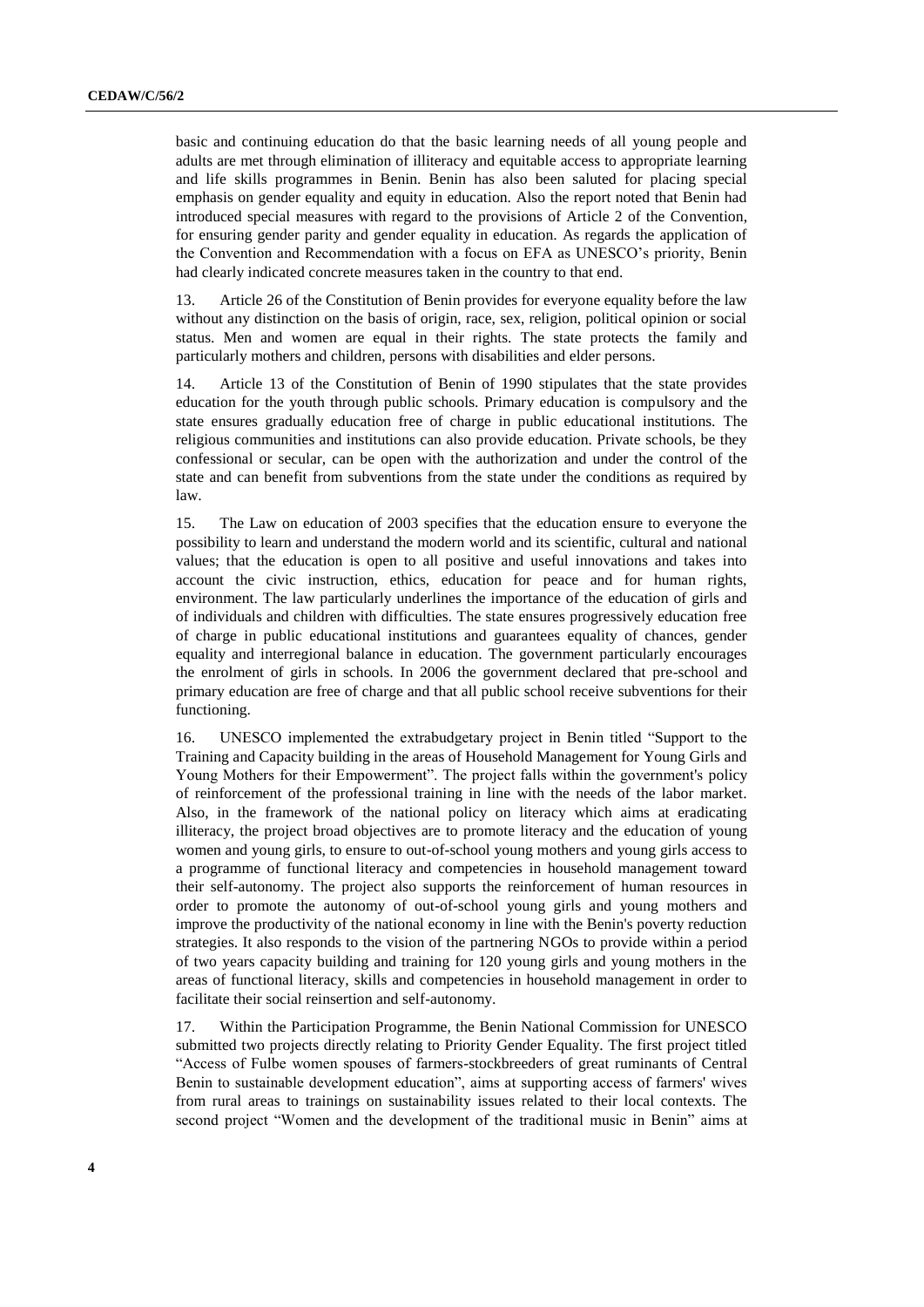promotion of peace, tolerance, traditional values of the Benin society, social justice, human rights and environment.

18. Within the Fellowship programme 9 fellowships were granted to women from Benin in total amount of 96,284 US\$ for research on themes such as "Municipal development and management of micro-enterprises", "Teacher training in basic education", "Advanced technologies for irrigation and farmers' associations for water management", and "Agricultural entrepreneurship and integration of gender consideration into sustainable development".

#### **Cambodia**

19. Cambodia is not party to the UNESCO Convention against discrimination in Education, of 1960 and has not reported to the Seventh Consultation of Member States on the Implementation of the Convention and the Recommendation against discrimination in education.

20. Article 65 of the Constitution of Cambodia of 1993 as amended in 1999 stipulates that the State shall protect and upgrade citizens' rights to quality education at all levels and shall take necessary steps for quality education to reach all citizens. Under Article 67, the state undertakes to establish a comprehensive and standardized educational system throughout the country that shall guarantee the principles of educational freedom and quality to ensure that all citizens have equal opportunity to earn a living. Under article 68, the state provides free primary and secondary education to all citizens in public schools and citizens receive education for at least nine years.

21. The Education Law was promulgated in December 2007. Article 31 stipulates that every citizen has the right to access quality education of at least nine years' duration in public schools free of charge. The Ministry in charge of education shall gradually prepare the policy and strategic plans to ensure that all citizens obtain quality education as stipulated by the law.

22. Concerning general education policy principles and objectives as defined in the Education Strategic Plan 2009-2013, providing education opportunities to all Cambodian children is central to the Government's poverty reduction and socio-economic development plans. The implementation of this plan is linked to imparting a culture of peace, respect for human rights and dignity, respect for the principles of freedom, democracy and justice, and installing a culture against violence, drug use, child and women trafficking and social discrimination. The main goal is to develop an inclusive, easily accessible and high quality service, which is available to all, independent of wealth, gender, ethnicity and mental and physical aptitude. The education policy framework acknowledges that the need for education and training systems is critical to enable economic growth, improved employment prospects and income-generating opportunities. Within this framework special emphasis is placed on the quality of education that also contributes to better family health and nutrition, improved family planning and a well-entrenched democratic system. In order to attain the objective of developing mental and physical qualities of children, the schools are encouraged to develop in the students the spirit of self-confidence, self-reliance, responsibility, solidarity and respect towards the law and human rights.

23. In Cambodia UNESCO is implementing the extrabudgetary project "Supporting development of education strategic plan 2014 – 2018" with strong gender equality components aiming, at strengthening Cambodian national capacities to prepare and manage inclusive, rights-based education sector plans and policies that are gender sensitive and assure equitable access to education. The objective of another extrabudgetary project being implemented with other UN partners "Strengthen and scale up sexuality education for young people through educational settings and empower MSM through more effective HIV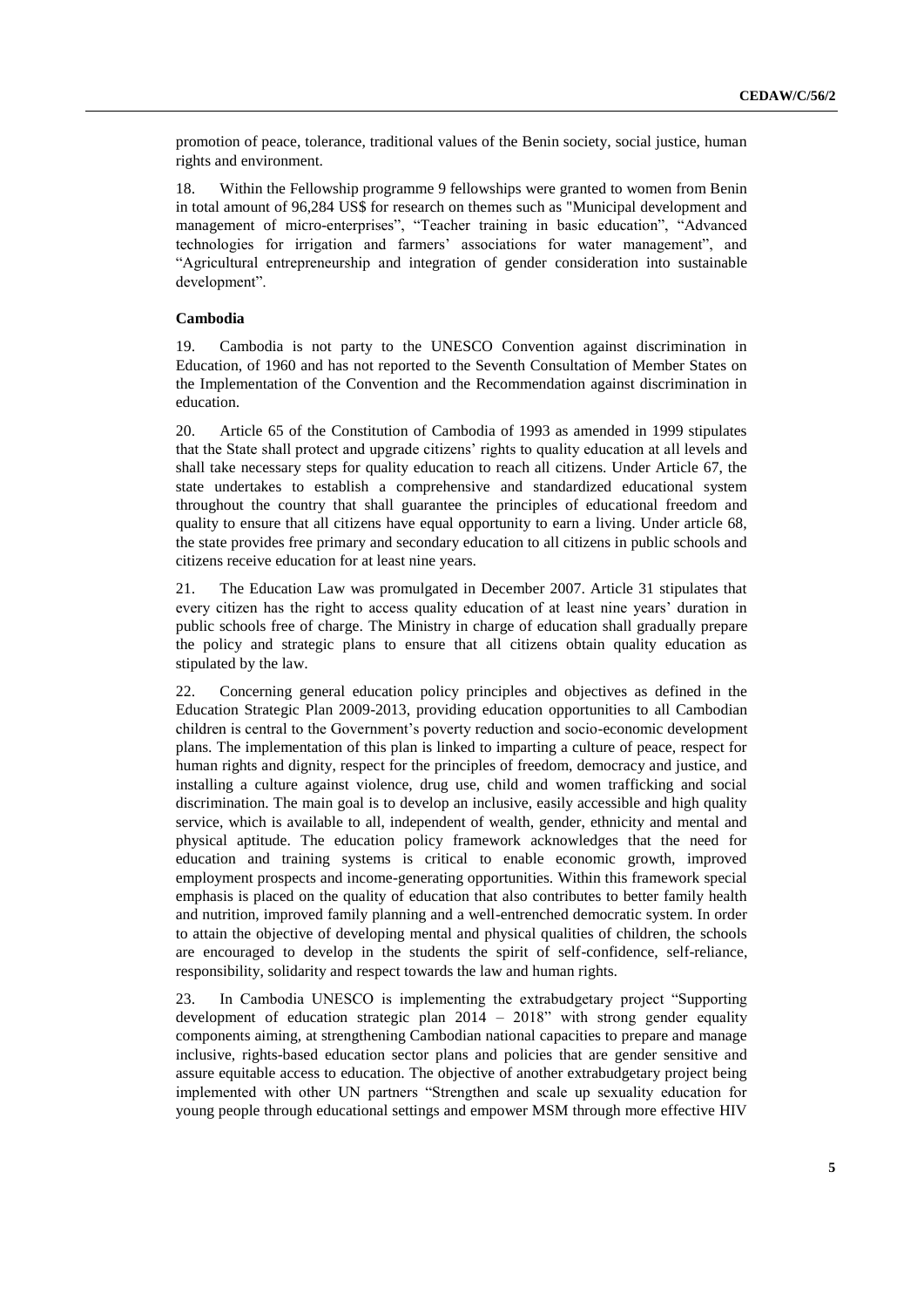response" is to ensure that the education systems' responses to HIV and AIDS are gendersensitive.

24. Within the Fellowships programme, two fellowships were granted to women from Cambodia in a total amount of 29,000 US\$ for research in the area of sustainable renewable energy power generation.

#### **Colombia**

25. Colombia is not party to the 1960 UNESCO Convention against discrimination in Education, but reported to the Seventh Consultation of Member States on the Implementation of the Convention and the Recommendation against discrimination in education in the parts related to the Recommendation only. The summary report on the results of the consultation submitted to the Executive Board acknowledged that amongst some other Member States Colombia furnished detailed elements relating to inclusive education, including the elimination of discrimination in education against disabled persons, and focus, in the majority of cases, on integration of disabled children in regular schools. Under the Article 3 of the Convention and Recommendation relating to the issue of admission of pupils to educational institutions at all levels, information provided by Colombia highlights the assistance granted by public educational authorities to educational institutions. The summary reports also acknowledges that by taking systematic measures, particularly in relation to access to education, generally discrimination in education based on grounds specified in the Convention and Recommendation is outlawed in Colombia. The report also notes that in Colombia policies were developed with the objective of extending access to education for populations from rural areas, populations displaced by violence and separated by armed conflict, ethnic populations, border populations and children with disabilities.

26. According to Article 5 of the Constitution of Colombia of 1991, the state recognizes, without any discrimination whatsoever, the primacy of the inalienable rights of the individual and protects the family as the basic institution of society. Article 13 states that all individuals are born free and equal before the law and are entitled to equal protection and treatment by the authorities, and to enjoy the same rights, freedoms, and opportunities without discrimination on the basis of gender, race, national or family origin, language, religion, political opinion, or philosophy. The state promotes the conditions necessary in order that equality may be real and effective and to that effect adopts measures in favor of groups which are discriminated against or marginalized. The state especially protects those individuals who on account of their economic, physical, or mental condition are in obviously vulnerable circumstances and sanctions any abuse or ill-treatment perpetrated against them.

27. Under Article 43, women and men have equal rights and opportunities. Women cannot be subjected to any type of discrimination. During their periods of pregnancy and following delivery, women will benefit from the special assistance and protection of the state and will receive from the latter food subsidies if they should thereafter find themselves unemployed or abandoned. The state will support the female head of household in a special way.

28. According Article 27, the state guarantees freedom of teaching at primary and secondary level, training, research, and professorship. Article 67 stipulates that education is an individual right and public service that has a social function. Through education individuals seek access to knowledge, science, technology, and the other benefits and values of culture. The Colombian citizens are to be educated in the spirit of respect for human rights, peace, and democracy, and in the use of work and recreation for cultural, scientific, and technological improvement and for the protection of the environment. The state, society, and the family are responsible for education, which is mandatory between the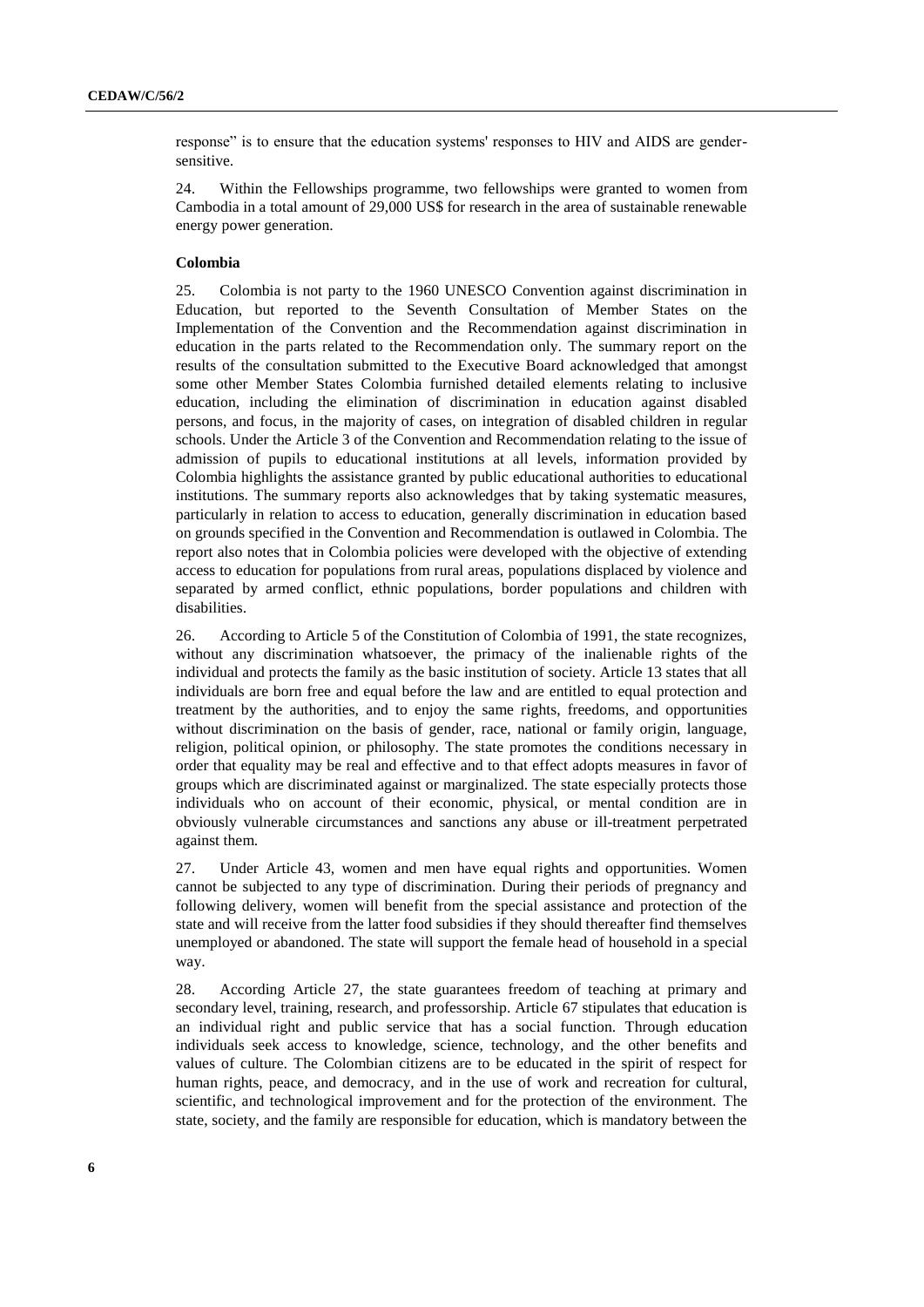ages of five and 15 years and which minimally includes one year of preschool instruction and nine years of basic instruction. Education is free of charge in the state institutions, without prejudice to those who can afford to defray the costs. Under Article 68 individuals may create educational institutions under the conditions as established by law. Parents have the right to select the type of education for their minor children. In state institutions, no person may be obliged to receive religious instruction. The members of ethnic groups have the right to training that respects and develops their cultural identity. The eradication of illiteracy and the education of individuals with physical or mental deficiencies or with exceptional capabilities are special obligations of the state.

29. As far as higher education is concerned, Article 69 guarantees the autonomy of the universities, which are to administer and govern themselves through their own bylaws, in accordance with the law. The law establishes special regime for state universities. The state facilitates scientific research in the public and private universities and will offer special conditions for their development. The state assists those financial arrangements that make possible the access of all individuals qualified for advanced education.

30. On the basis of the Constitution, the General Law on Education of 1994 further defines the modalities, structures and processes for attaining the objectives of the education in Colombia.

31. UNESCO implemented in Colombia the extrabudgetary project "Strengthening the Women's Network of the Colombian Federation of Journalist". Within this project some 90 women-journalists were trained in order to enhance their capabilities of enhancing gender equality best practices and influencing a gender-sensitive news agenda at their work. The project also strengthened the network of women journalists (FECOLPER Women's Network) through the capacities of its current and new members of analyzing and addressing ongoing gender equality issues. Finally, the project provided an on-line training module through FECOLPER's website on a permanent basis.

32. Within the Fellowship programme, 7 fellowships (some of them in the framework of the UNESCO/L'OREAL International Fellowships for Young Women in life Sciences) were granted to women from Colombia in a total amount of 92,720 US\$. The fellowships were granted for research in the areas such as "Marine Biology – Increase and dispersal of excavating sponge on Caribbean coral reefs", "Phylogeography and present connectivity of the sea cucumber Isostichopus badionotous poputations", "Sustainable and Renewable Energy Power Generation", "Cancer Genomics Molecular Profiling of Stage II and II Breast cancer in Latin America."

#### **Moldova**

33. Moldova is party to the 1960 UNESCO Convention against discrimination in Education since 1993, but has not reported for the Seventh Consultation of Member States on the Implementation of the Convention and the Recommendation against discrimination in education.

34. Article 35 of the Constitution of the Republic of Moldova of 1994 guarantees the right of access to education. The right of access to education is put into effect through the compulsory comprehensive public school system, "lyceal" (public secondary school) and vocational education, as well as the higher education system, and other forms of instruction and training. The State ensures under conditions established by law the right of each person to choose his/her language in which teaching will be effected. State public education is free. Higher education institutions have the right to be autonomous. The access to "lyceal" (public secondary school), vocational and higher education is equally open to all and is based on personal merit. The State ensures under the law the freedom of religious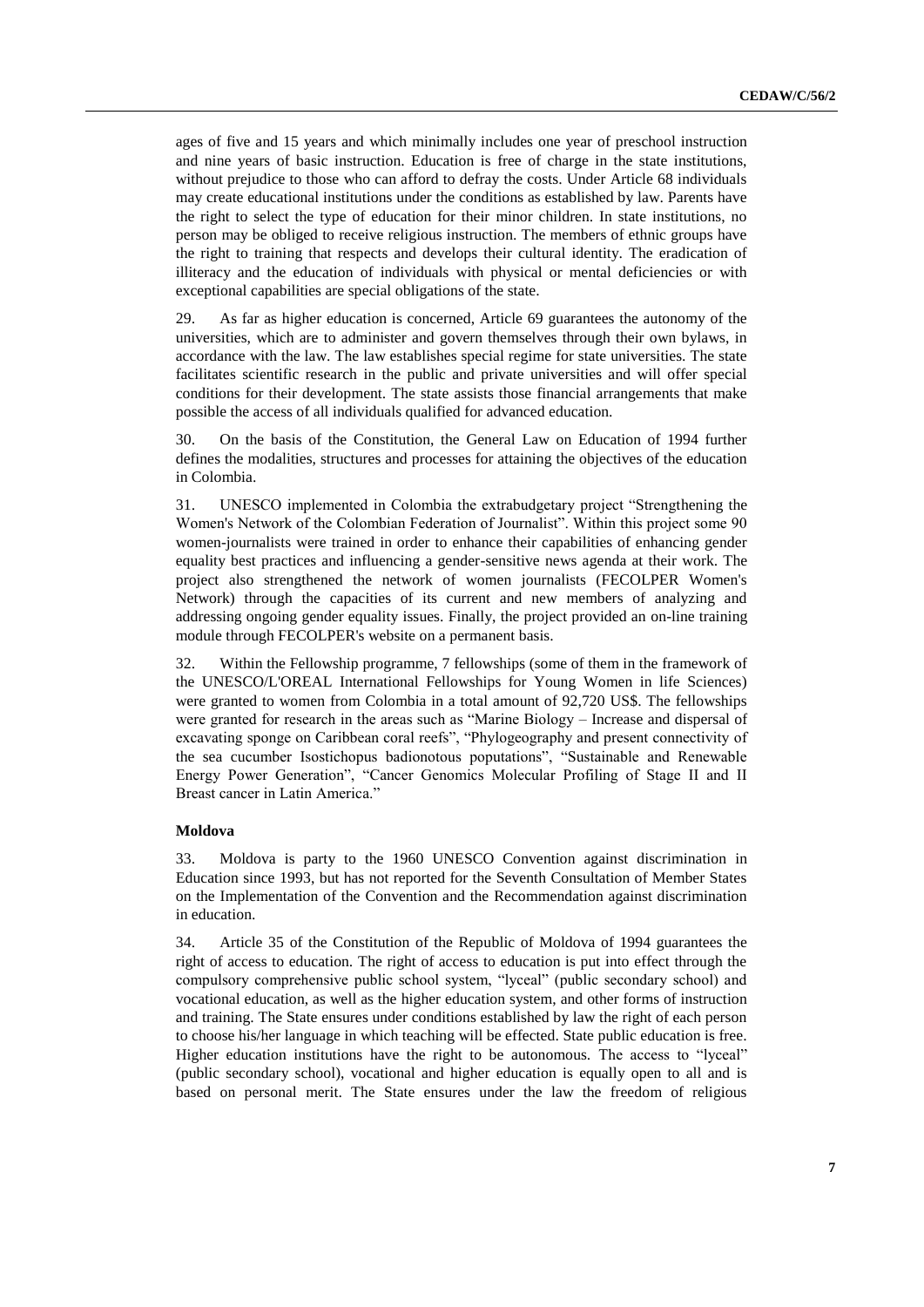education. The State ensures a lay education. Parents have the right of choosing an appropriate educational background for their minor children.

35. According to the Law on Education (last amended in 2010) the education system and the state educational policy are based on the principles of humanism, accessibility, adaptability, creativity and diversity. Education is a national priority and is democratic, open, flexible and based on the national culture and universal values. The main objectives of education are to: contribute to the harmonious development of the individual and of his/her intellectual and physical capacities and skills; develop skills and attitudes needed for socialization and professional achievements; foster the respect for human rights and freedoms; prepare students for a responsible life in a spirit of understanding, peace, tolerance, gender equality and friendship among all peoples, nations and religions; foster the respect for parents, for the national identity, language and cultural values as well as for those of other peoples; and raise responsibility towards the environment. Under the Law, the State guarantees the right to education, regardless of nationality, gender, age, origin and social status, political affiliation or religious beliefs. Compulsory education covers nine years (general secondary education, grades 1-9). Also, one year of pre-primary education (preparatory groups) is compulsory for children aged 5 years.

36. Moldova adopted its National Strategy on Gender Equality for the period 20092015 in the context of radical social transformations at international and national levels and on the conviction that gender equality constitutes a fundamental human rights principle, a significant indicator of democracy and an essential element of social justice. The adoption of this document was essential considering both the national need for practical gender equality action plan and the country's international commitments.To promote the National Strategy on Gender Equality in Moldova, UNESCO supported a project within the Participation programme titled "Promotion and Protection of Women's Human Rights and of Gender Equality through Debate" (2010-2011), which included a national conference and a series of seminars and public debates for teachers and young people in Moldova. The project, supported within UNESCO Participation Programme, had the following objectives: Informing about 1,000 high school students about the crucial international women's rights problem, namely gender inequality and discrimination against women and about the laws applied on the national, regional and international levels to combat these phenomena; Informing about 1,000 high school students about international standards in the field, including the Convention on the Elimination of Discrimination against Women (CEDAW); Empowering about 2,000 high school students (direct and indirect beneficiaries) to use the peer instruction methods to raise the awareness of their communities, through various educational public events; Engaging young people in specific educational events (1 national seminar, 10 workshops, 4 debate tournaments and 40 public debates); and Providing training to about 40 teachers and educators in interactive participatory methodologies. These objectives were pursued through expert meetings for preparation of information packages, seminars for teachers-debate coaches, seminars for youth, public debates.

37. In addition, experts from Moldova participated in the UNESCO Regional Forum "Gender Equality as a Millennium Value" (December 2012, Russia, Kaluga, Moscow), which became a platform for research-policy dialogues on gender equality in the context of the Millennium Development Goals (MDGs) and the post-2015 framework. The agenda of the Forum included the experts' roundtable "Gender equality: regional specific features on the post-Soviet area: Examining status and defining tasks" and the Regional Conference "The value of gender equality in the post-Soviet space in a comparative perspective". At the experts' roundtable the UNESCO keynote presentation on the MDGs, the post-2015 framework and Gender equality perspectives was followed by questions and discussions on gender equality, women's empowerment, women's rights, their full participation in the political, economic and social life, vulnerable populations including women and girls living with disabilities and/or HIV and AIDS, indigenous women, women migrants, etc. At the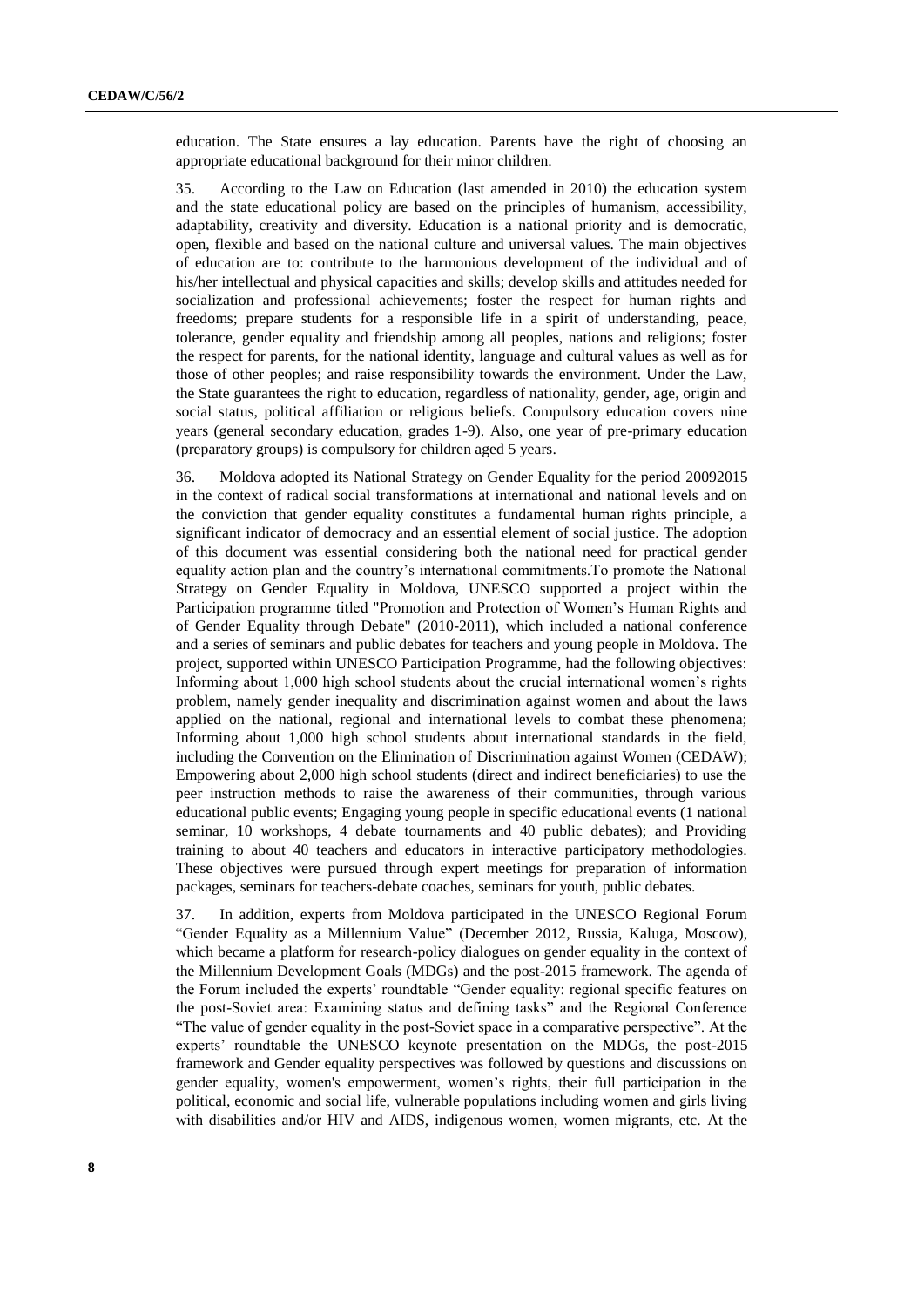Regional Conference on the third day of the Forum, the UNESCO keynote presentation on the MDGs, the post-2015 framework and Gender equality perspectives, which had been revised for the general public, was followed by the experts' presentations. The presentation of the expert from Moldova concerned ethnic, regional and religious differences and mechanisms of exclusion in Moldova.

38. Another activity in Moldova directly related to gender equality and supported by UNESCO is the participation of an expert from Moldova (Professor Simion CAISIN) to the the International Conference "UNESCO Chairs Partnership on ICTs use in Education", organized within the XIV International Forum «Modern information society formation problems, perspectives, innovation approaches» on  $2 - 6$  June, 2013 in St.-Petersburg, Russian Federation. The expert from Moldova presented his report "ICT and Pedagogical Innovations in Inclusive Education (Eastern Partnership case study)" stressing the revision of textbooks, programmes and teaching methods with a view to elimination stereotyped concepts, in particular gender related stereotypes, in the field of education.

#### **Seychelles**

39. Seychelles is Party to the 1960 UNESCO Convention against discrimination in Education since 2010. At the time when the Seventh Consultation of Member States on the Implementation of the Convention and the Recommendation against discrimination in education was launched, Seychelles was not Party to the Convention and therefore did not report thereto.

40. The Constitution of Seychelles of 1993 (Article 27) guaran every person the right to equal protection of the law and the enjoyment of the rights and freedoms without discrimination on any ground except as is necessary in a democratic society. This, however, does not preclude any law, programme or activity which has as its object the amelioration of the conditions of dis-advantaged persons or groups.

41. Article 33 Constitution of Republic of Seychelles guarantees the Right to education. The State recognizes the right of every citizen to education and with a view to ensuring the effective realization of this right undertakes to provide compulsory and free education in state schools, for a period ten years. Educational programmes in all schools are aimed at the complete development of the person and afford, on the basis of intellectual capability, every citizen equal access to educational opportunities and facilities beyond the period of compulsory education. Parents have the right to choose whether to send their children to a State or private school. Education is compulsory up to the age of 16, i.e. the education system of Seychelles provides full access to ten years of general education, and is free through secondary school up until age 18. Students must pay for uniforms, but not for books or tuition. On September 17, 2009, the University of Seychelles was established. There are currently 175 students based on two campuses.

42. Since its independence, education in the Seychelles has been guided by the following policy concerns: education for all, education for life, and education for social and national development. The numerous reforms that followed independence were driven by the egalitarian principles of providing equal opportunities, the humanitarian principles of social justice and the educational principles of experiential learning. They were spearheaded by structural changes such as "zoning" where all children had to go to school in their residing districts, by innovations in the secondary school, and the establishment of the polytechnic as the centre for further education. These reforms were consolidated by expansion of the infrastructure to accommodate new schools, development of support services, and the continued renovation of teacher education.

43. Among the activities in the Seychelles UNESCO implemented an extrabudgetary project titled "Enhancing human capacities development programmess for higher education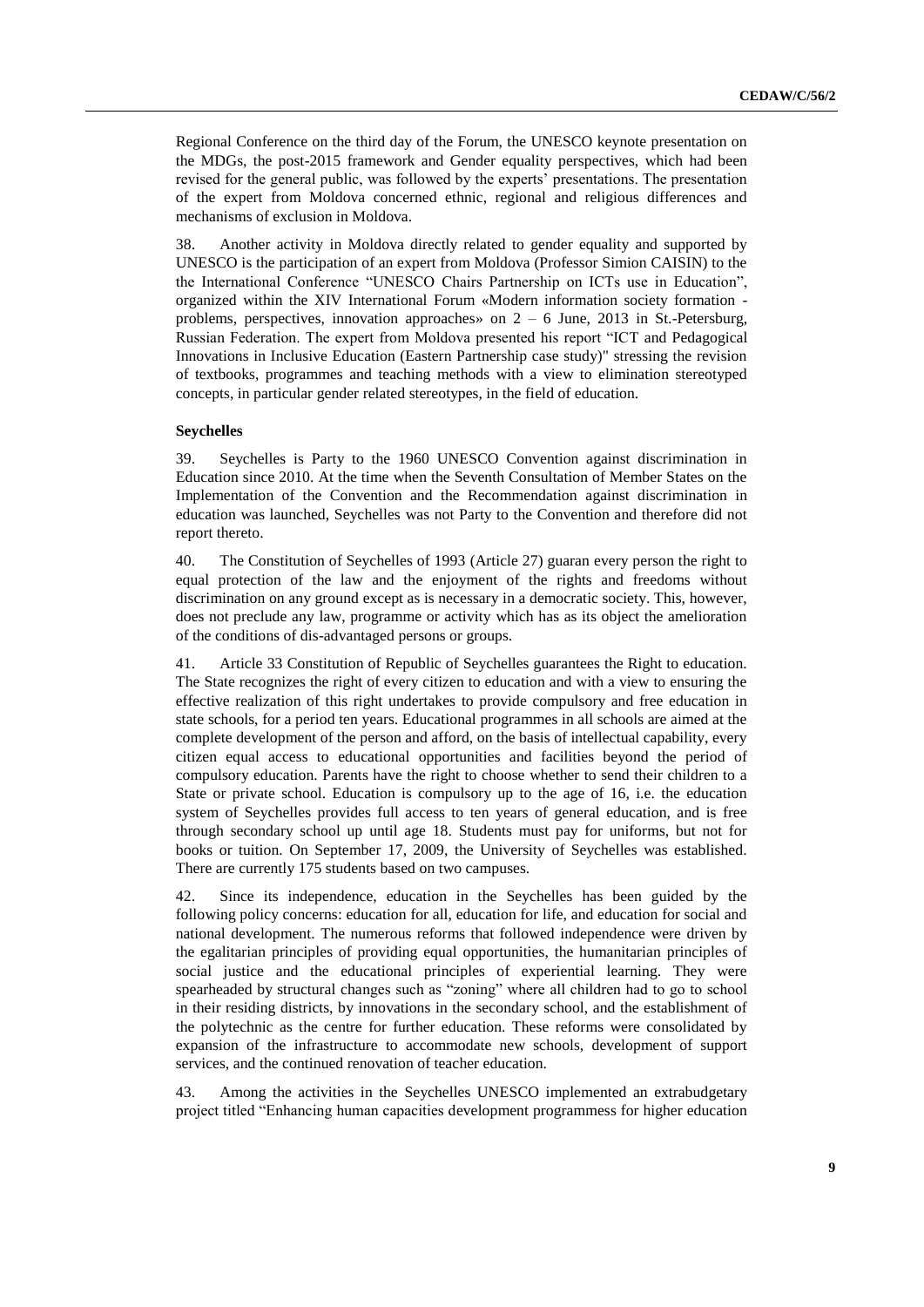institutions, government, industry, and civil society for the Management of National STI systems". Within this project gender equality considerations were taken into account in order to strengthen the gender equality perspectives in science policy design, to promote women scientists as role models and to support young women scientists. The project also raised the awareness of the key role of women as holders and transmitters of indigenous and local knowledge. Finally the project contributed to fostering the gender-responsive approaches for sustainable development, including renewable energy and biodiversity conservation.

44. Within the Fellowship programme, in total 9 fellowships were granted to women from Seychelles in a total amount of 105,774 US\$ for research in the following areas: "Development of the municipalities and the management of micro-enterprises", "Environmental Science", "Educational Methodologies - Youth At- Risk: Preventing Student Dropouts and Facilitating Reintegration", and "Agricultural entrepreneurship and the integration of gender in the sustainable development".

#### **Saint Vincent and the Grenadines**

45. Saint Vincent and the Grenadines is Party to the 1960 UNESCO Convention against discrimination in Education since 1985 but did not respond to the Seventh Consultation of Member States on the Implementation of the Convention and the Recommendation against discrimination in education.

46. Article 1 of the Constitution of Saint Vincent and the Grenadines of 1979 guarantees the principle of non-discrimination by stating that every person is entitled to the fundamental rights and freedoms, whatever his race, place of origin, political opinions, color, creed or sex, but subject to respect for the rights and freedoms of others and for the public interest.

47. The Constitution does not contain provisions on education, so that the educational system is entirely a matter of legislation – the Education Bill of 2005 as the main instrument that governs, organizes, administers and regulates education in the state. Paragraph 4 of the Bill describes the general objectives of education in terms that the system of education is designed, as far as possible, to ensure that the intellectual and vocational abilities, aptitudes and interests of students find adequate expression and opportunity for development. Paragraphs 14 through 17 of the Bill regulate the right to education. Subject to available resources, all persons in Saint Vincent and the Grenadines are entitled to receive an education appropriate to their needs. Primary and secondary education is free but not compulsory for students under 18 years of age. The state provides for every person who resides in Saint Vincent and the Grenadines education free of charge until 18 years of age either in educational programme offered by a public school or an assisted private school or by means of directing the students to enroll in an educational programme offered by a private school (in the latter case the state pays the tuition fees on behalf of the student). The state also provides special education for students with special education needs, as well as in particular circumstances permits students to undertake a home education programme. The education consists of pre-primary, primary, secondary and tertiary levels.

48. The government of St Vincent and the Grenadines regards education as a social development institution essential for quality production, order, progress, reduction of poverty and development of individuals and society. Hence, the constant feature of the educational policy in Saint Vincent and the Grenadines has been that education is a fundamental human right and all citizens should be enabled to achieve a basic required minimum standard; that education should not be limited to age, time and place but should be a lifelong process which goes from beyond normal school; and that all forms of education whatever the content should be developed to meet the varying needs of the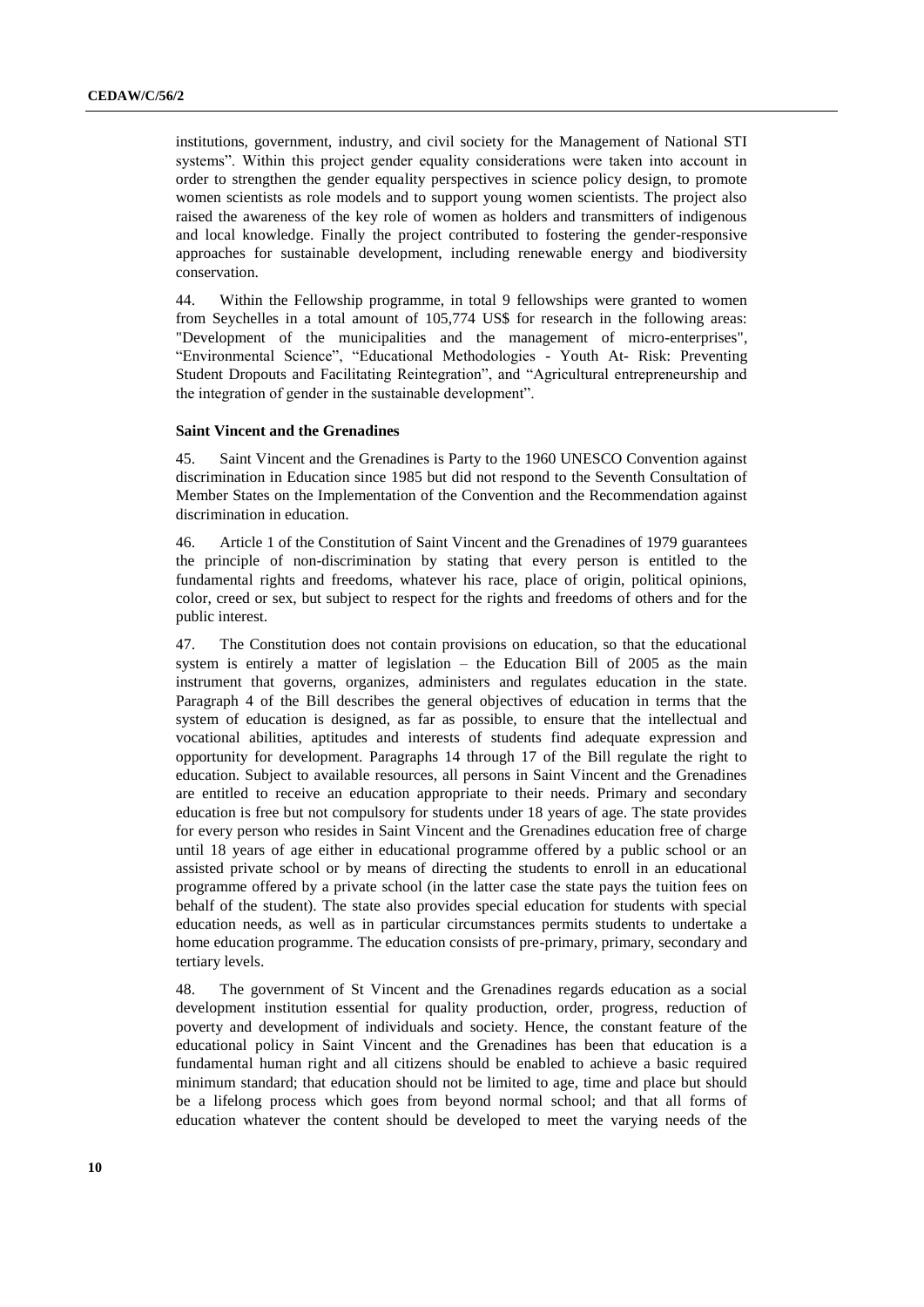population. The government supports all public schools by providing full funding to schools without religious affiliation and partial funding to schools that are affiliated with churches. All schools throughout St. Vincent and the Grenadines follow a common curriculum determined by the government. Primary and Secondary education in the country is free, but not compulsory. This is seen as the major factor for the mounting illiteracy problem facing St Vincent and the Grenadines. Less than one half of the country's children attend secondary school. This is of great concern given the high rate of unemployment among youths.

49. Within the Participation Programme a project submitted by the National Commission for UNESCO "Promoting life-long learning through improved literacy, information technology and social development" promoted some of the Global Priority Gender Equality expected results, such as: enhancement of the quality of secondary education to expand equal access and ensure retention of girls and boys.

50. Within the Fellowship Programme, 4 fellowships were granted to women from Saint Vincent and the Grenadines in total amount of 36,000 US\$ for research in the area of education for the project "Educational Methodologies Youth At-Risk: Preventing Student Dropouts and Facilitating Reintegration".

#### **Tajikistan**

51. Tajikistan is Party to the 1960 UNESCO Convention against discrimination in Education since 1992. However, Tajikistan did not respond to the Seventh Consultation of Member States on the Implementation of the Convention and the Recommendation against discrimination in education.

52. Article 17 of the Constitution of the Republic of Tajikistan of 1994 guarantees that all persons are equal before the law. The government guarantees the rights and freedoms of every person regardless of ethnicity, race, sex, language, faith, political beliefs, education, or social or property status. Men and women have equal rights.

53. According to Article 41 each person has the right to education. General basic education is obligatory. The government guarantees free high school, trade, and, in accordance with ability and on a competitive basis, specialized high school and university education. Other forms of education to be provided are determined by law.

54. The relevant Legislation in the field of education is the Law on Education of 1993, partially amended in 1994, 1995, 1996, 1997, 2003, and 2004); Law on Primary and Vocational Education" (2003); and Law on Higher and Postgraduate Professional Education". Education in Tajikistan consists of four years of primary school followed by two stages of secondary school (lasting five and two years, respectively). Attendance at school is mandatory from age seven to seventeen.

55. Tajikistan's educational system suffers from a depleted infrastructure and an acute shortage of teachers at all levels. The state-supported education system remains in place, but the poor condition of the national economy and years of civil war sharply reduced government's funding of education. Recently, many private lyceums and colleges have gained high popularity. For the last 10 years education has become a main priority for establishing a national welfare and the literacy level in Tajikistan has been significantly increased. Since 2005 several incremental efforts have been made by the Government of Tajikistan to reform the education system. Important measures have been undertaken attempting to redefine state policy in the field of education. These reforms have aimed at updating the education system, ensure equal access to education, address gender issues in education, improve the quality of education, and address the issue of poverty reduction through increased levels of literacy of the population.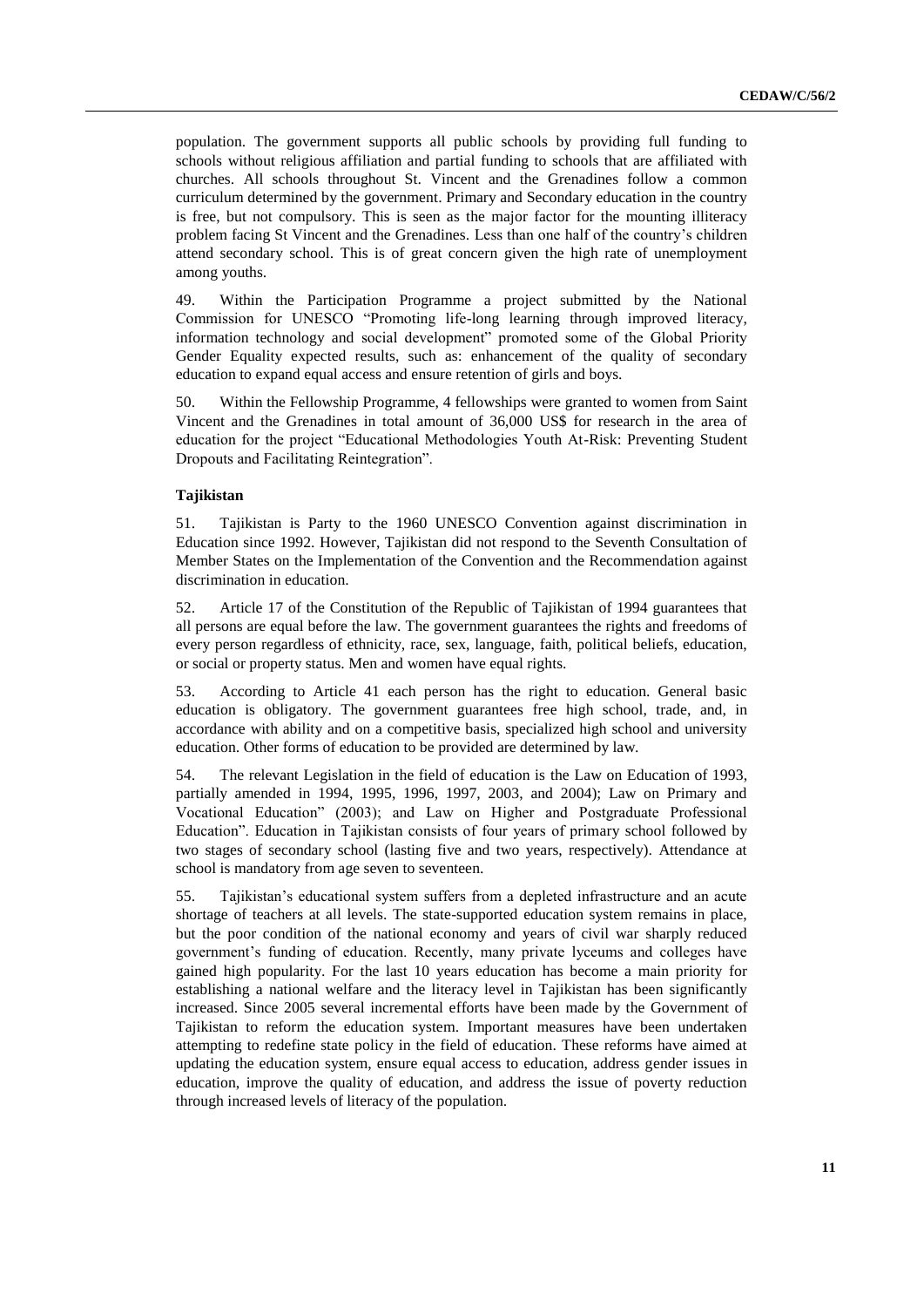56. The Government of the Republic of Tajikistan adopted its National Strategy for Education Development (2006-2015) according to which, education is considered as one of its national priorities and wishes to see a stable, functioning education system that is able to achieve standards of access and quality in conformity with international norms. The vision for the development of the education system for Tajikistan is therefore to establish a system of education for the citizens of the country that provides universal access to quality education to all children and young people of the country. Ensuring equal opportunity and access to education for children with special needs such as from rural areas, with disabilities, and especially talented children. Also ensuring gender parity at all levels of education. The priority of the Government of Tajikistan in education is general secondary school education. Based on the above vision a clear mission statement has been formulated by the Ministry of Education as "to ensure the effective and efficient delivery of education services and access to relevant and quality education for all". While reforms are just beginning to come into fruition, progress is slow due to the country's almost constant state of national emergency. Currently, Tajikistan is making steady progress for achieving the international targets for education (EFA goals and MDG) except in Early Childhood Education and gender equality in secondary education levels.

57. Within the Participation Programme UNESCO supported in Tajikistan the project "Improving skills and methodological support for tutors and primary school teachers on inclusive education" with strong emphasis on gender parity and gender equality in education. Also within the Participation programme, UNESCO supported the project "Training of women in ancient craft of Tajikistan". The project aimed at creating employment opportunities and safeguarding the national craft heritage and thus contributing to the design and implementation of gender sensitive cultural policies at country level. Also within the Participation Programme the Tajikistan National Commission for UNESCO proposed the project "Support of innovative center for early childhood development and preschool education for children from disadvantaged families, especially girls". This project is meant to contribute to the strengthening of national capacities for preparation and managing inclusive, rights-based education sector plans and policies that are gender sensitive and assure equitable access to education.

58. Within the activities of the UNESCO Institute for Information Technologies in Education in Moscow, a Tajikistan based IITE School coordinator (Ms. Jamila Obidova) participated at the Round Table "Experience of ICT and innovation methods application in organizing of educational process in UNESCO Associated Schools – participants of the Pilot project "Learning For the Future" carried out within the framework of the International Conference in Kazan, Russian Federation in May 2013, where she presented her report "ICT as one of the leading methods of girls' education and mindset development in Tajikistan".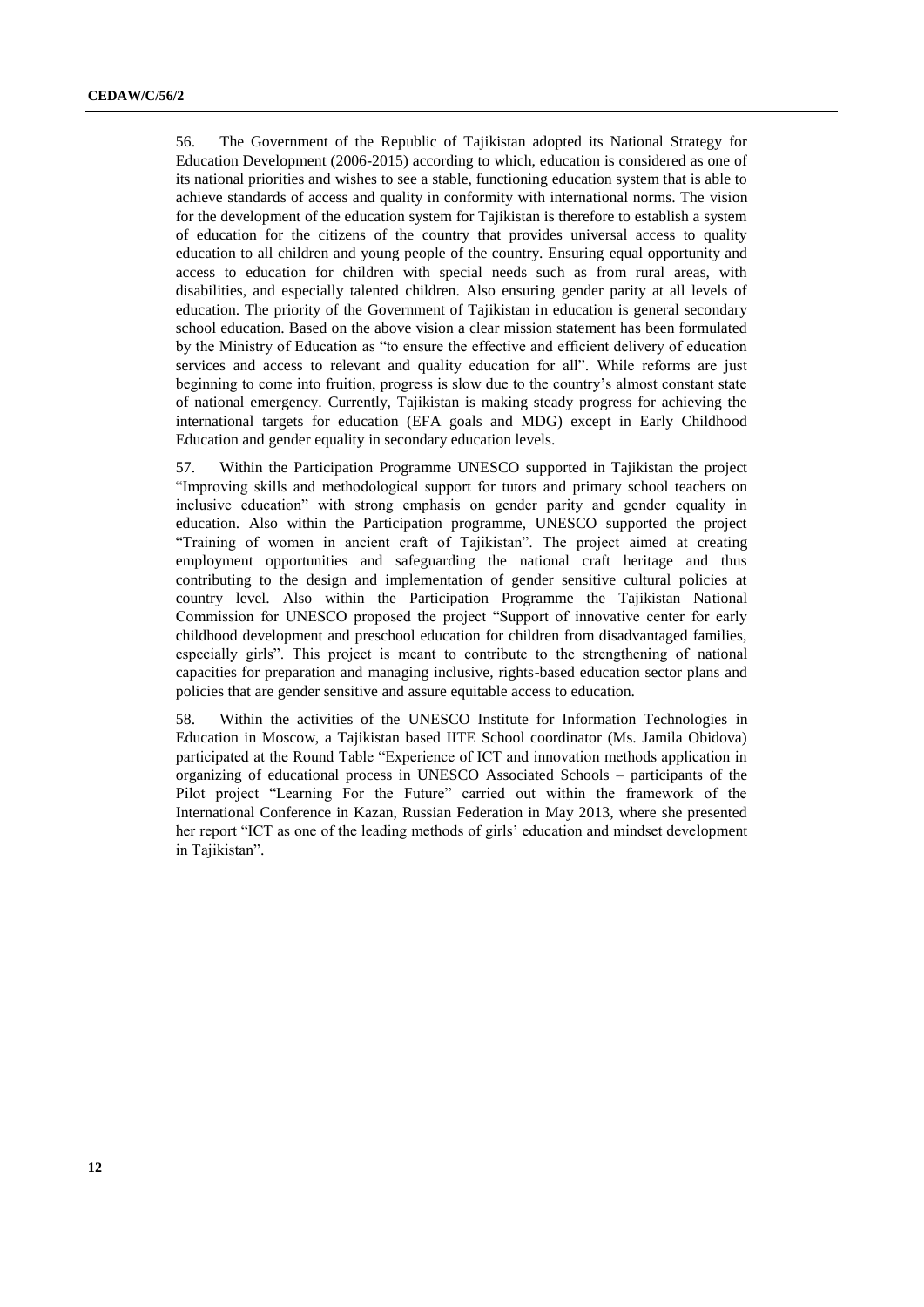**Gross enrolment ratio female and male - gender parity index**

|                                        |      | Gross<br>enrolme<br>nt ratio.<br>Primary | Gross<br>enrolme<br>nt ratio.<br>Primary | Gross<br>enrolme<br>nt ratio.<br>Seconda<br>ry. | Gross<br>enrolme<br>nt ratio.<br>Seconda | Gross<br>enrolme<br>nt ratio.<br>Tertiary<br>$\ddot{\phantom{a}}$ | Gross<br>enrolme<br>nt ratio. | Gender<br>parity<br>index<br>for<br>gross<br>enrolme<br>Tertiary nt ratio. | Gender<br>parity<br>index<br>for<br>gross<br>enrolme<br>nt ratio.<br>Seconda | Gender<br>parity<br>index<br>for<br>gross<br>enrolme<br>nt ratio. |
|----------------------------------------|------|------------------------------------------|------------------------------------------|-------------------------------------------------|------------------------------------------|-------------------------------------------------------------------|-------------------------------|----------------------------------------------------------------------------|------------------------------------------------------------------------------|-------------------------------------------------------------------|
| Data                                   |      | Female                                   | . Male                                   |                                                 | Female ry. Male                          | Female                                                            |                               | . Male Primary                                                             | ry.                                                                          | <b>Tertiary</b>                                                   |
| Countr Year                            |      |                                          |                                          |                                                 |                                          |                                                                   |                               |                                                                            |                                                                              |                                                                   |
| y                                      |      |                                          |                                          |                                                 |                                          |                                                                   |                               |                                                                            |                                                                              |                                                                   |
| Andorra                                | 2008 | .                                        | .                                        | 86                                              | 81                                       | 13                                                                | 9                             |                                                                            | 1.07                                                                         | 1.43                                                              |
|                                        | 2009 |                                          | .                                        | 87                                              | 82                                       | .                                                                 | .                             | .                                                                          | 1.06                                                                         | $\cdots$                                                          |
|                                        | 2010 | .                                        | .                                        | 89                                              | 85                                       | .                                                                 | .                             | $\cdots$                                                                   | 1.05                                                                         | $\cdots$                                                          |
|                                        | 2011 |                                          | .                                        | 88                                              | 86                                       | .                                                                 | .                             | $\cdots$                                                                   | 1.03                                                                         | $\cdots$                                                          |
| Benin                                  | 2008 | 108                                      | 129                                      | .                                               | .                                        | .                                                                 | .                             | 0.83                                                                       | $\cdots$                                                                     | $\cdots$                                                          |
|                                        | 2009 | 114                                      | 134                                      | .                                               | .                                        | 6                                                                 | 15                            | 0.85                                                                       | .                                                                            | 0.38                                                              |
|                                        | 2010 | 117                                      | 135                                      | .                                               | .                                        | .                                                                 | .                             | 0.87                                                                       | .                                                                            | .                                                                 |
|                                        | 2011 | 120                                      | 137                                      | 39                                              | 64                                       |                                                                   |                               | 0.87                                                                       | 0.6                                                                          | $\ldots$                                                          |
| Cambodi                                | 2008 | 121                                      | 130                                      | $(**)41$                                        | $(**)48$                                 | 5                                                                 | 10                            |                                                                            | $0.94$ (**) $0.85$                                                           | 0.53                                                              |
| a                                      | 2009 | 122                                      | 130                                      |                                                 |                                          | 8                                                                 | 14                            | 0.94                                                                       |                                                                              | 0.57                                                              |
|                                        | 2010 | 124                                      | 130                                      |                                                 | .                                        | 10                                                                |                               | 0.95                                                                       | $\cdots$                                                                     |                                                                   |
|                                        | 2011 | 122                                      | 129                                      | .                                               | .                                        | 11                                                                | 16<br>18                      | 0.95                                                                       | $\cdots$                                                                     | 0.6<br>0.62                                                       |
|                                        |      |                                          |                                          | .                                               | .                                        |                                                                   |                               |                                                                            | .                                                                            |                                                                   |
| Colombi<br>a                           | 2008 | 120                                      | 120                                      | 95                                              | 86                                       | 35                                                                | 36                            | 0.99                                                                       | 1.1                                                                          | 0.99                                                              |
|                                        | 2009 | 120                                      | 121                                      | 99                                              | 90                                       | 38                                                                | 36                            | $\mathbf{1}$                                                               | 1.1                                                                          | 1.05                                                              |
|                                        | 2010 | 114                                      | 116                                      | 101                                             | 92                                       | 41                                                                | 37                            | 0.98                                                                       | 1.1                                                                          | 1.09                                                              |
|                                        | 2011 | 110                                      | 114                                      | 102                                             | 93                                       | 45                                                                | 41                            | 0.96                                                                       | 1.09                                                                         | 1.1                                                               |
| Moldova                                | 2008 | $(*)$ 93                                 | $(*)95$                                  | $(*)90$                                         | $(*) 87$                                 | $(*) 47$                                                          |                               |                                                                            | $(*) 33 (*) 0.98 (*) 1.03 (*) 1.45$                                          |                                                                   |
|                                        | 2009 | $(*)93$                                  | $(*)94$                                  | $(*)90$                                         | $(*) 88$                                 | $(*) 45$                                                          |                               |                                                                            | $(*) 32 (*) 0.98 (*) 1.02$                                                   | $(*)1.39$                                                         |
|                                        | 2010 | $(*)$ 93                                 | $(*)94$                                  | $(*) 89$                                        | $(*) 87$                                 | $(*) 44$                                                          | $(*)33$                       |                                                                            | $(*) 1 (*) 1.02$                                                             | $(*)1.34$                                                         |
|                                        | 2011 | $(*)93$                                  | $(*)94$                                  | $(*) 89$                                        | $(*) 87$                                 | $(*) 45$                                                          |                               |                                                                            | $(*) 34 (*) 0.99 (*) 1.02$                                                   | $(*)1.35$                                                         |
| Seychell                               |      |                                          |                                          |                                                 |                                          |                                                                   |                               |                                                                            |                                                                              |                                                                   |
| es                                     | 2008 | 117                                      | 114                                      | 119                                             | 104                                      |                                                                   |                               | 1.02                                                                       | 1.14                                                                         |                                                                   |
|                                        | 2009 | 117                                      | 116                                      | 122                                             | 108                                      | .                                                                 | .                             | 1.01                                                                       | 1.13                                                                         | .                                                                 |
|                                        | 2010 | 117                                      | 117                                      | 125                                             | 114                                      | .                                                                 | $\cdots$                      | 1                                                                          | 1.09                                                                         | .                                                                 |
|                                        | 2011 | 113                                      | 113                                      | 131                                             | 117                                      | $\overline{4}$                                                    | $\mathbf{1}$                  | $\mathbf{1}$                                                               | 1.12                                                                         | 3.38                                                              |
| Saint<br>Vincent<br>and the<br>Grenadi |      |                                          |                                          |                                                 |                                          |                                                                   |                               |                                                                            |                                                                              |                                                                   |
| nes                                    | 2008 | 104                                      | 113                                      | 114                                             | 102                                      |                                                                   | .                             | 0.92                                                                       | 1.12                                                                         |                                                                   |
|                                        | 2009 | 102                                      | 110                                      | 112                                             | 107                                      | .                                                                 | .                             | 0.93                                                                       | 1.04                                                                         |                                                                   |
|                                        | 2010 | 101                                      | 109                                      | 109                                             | 106                                      | .                                                                 | .                             | 0.93                                                                       | 1.02                                                                         | .                                                                 |
|                                        | 2011 | .                                        |                                          |                                                 | $\ldots$                                 |                                                                   |                               |                                                                            |                                                                              |                                                                   |